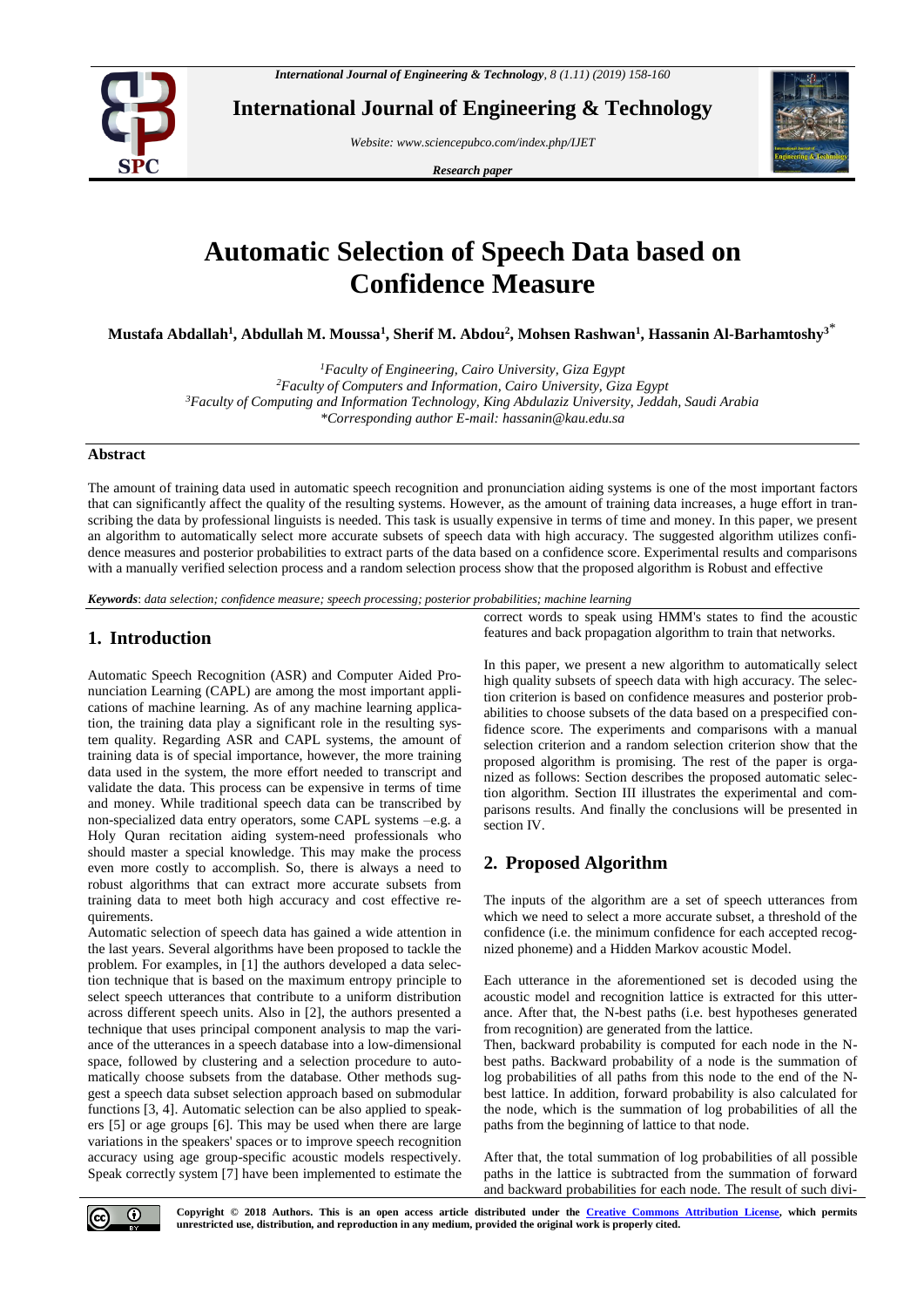sion is called the confidence score of the node. Now, the best path in the lattice is selected as the path with the largest summation of confidence measures. Each confidence score for each node in the selected path is compared with the threshold. If confidence scores of all the nodes in the best path exceed the specified threshold, the utterance is accepted and included in the selected subset. Otherwise, the full utterance is rejected. Finally, the accepted ratio is calculated as the number of accepted utterances divided by the number of utterances in the input set. The proposed algorithm is summarized in figure 1.



```
K = K + 1else
Reject U
```

```
end
  end
end
```
 $9 R = K/n$ 

10 Return *Shq* and *R*

**Fig. 1** Data selection proposed algorithm

# **3. Experimental Results**

In order to evaluate the proposed algorithm, several experiments have been conducted. First, we have built a triphone-based HMM acoustic model using 24 training hours dataset of a recitation of the Holy Quran. We have used another dataset for testing consists of a half an hour of a Holy Quran recitation. The total number of phonemes in the testing dataset is about 5,000 phones. This dataset was manually transcribed and revised by Holy Quran recitation experts. The features extracted from speech utterances were Mel frequency cepstral coefficients (MFCCs) and energy, along with their first and second temporal derivatives. Figure 2 shows the accuracy percentage ranges of the subgroups of the testing data.



**Accuracy percentage ranges subgroups (%) Fig. 2** Accuracy of sub-groups of testing dataset utterances

To check the sensitivity of the confidence score parameter, we have applied the proposed technique on the testing data and calculated the accuracy in terms of Phoneme Error Rate (PER) obtained after changing the value of the confidence score. The results are summarized in Table I.

**Table I.** Acceptance Ratio And Per Obtained Under Confidence Score Variations

| Confidence   | Acceptance    | <b>PER</b>    |
|--------------|---------------|---------------|
| <b>Score</b> | Ratio $(\% )$ | $\frac{1}{2}$ |
| 0.7          | 40            | 93.4          |
| 0.8          | 33            | 94.34         |
| 0.85         | 32            | 94.69         |
| 0.9          | 30            | 95.16         |
| 0.95         |               | 95.93         |

The confidence score here is calculated on the phoneme level. e.g., if confidence score equals 0.7, this means that if any utterance contains any recognized phoneme with score less than 0.7, the full utterance will be rejected. This is a tough criterion since it can lead to many rejections that could be avoidable if the confidence score was applied on the utterance level.

It is clear from Table I that if the confidence score is small, the acceptance ratio of the selected data will be large. On the other hand, we will not be confident of our recognition results.

However, if the confidence score is large, the acceptance ratio of the selected data will be small, and our confidence in the selected data will be higher.

Another experiment has been done to evaluate the effectiveness of the presented technique. We have compared the proposed algorithm with a manual selection process that extracts the highest quality subsets from the data. We have also compared the proposed algorithm with a random selection process. Both of the three techniques (proposed, manual and random) have been used to extract 10%, 25%, 30%, 40% and 50% from the data then we have calculated the accuracy of the extracted subsets in terms of PER. The results are summarized in figure 3.

selections and random selections show that the suggested technique is effective and efficient. Future work may include investigating confidence score improvements using different probabilistic models. In addition, it is interesting to investigate the proposed algorithm to extract a small ratio from a speech dataset with very high confidence score and merge the selected subset with the data used to build the current acoustic model. Such acoustic model is used to build a new model and repeating such process recursively in the sake of a more accurate acoustic model that can select more data with higher confidence.